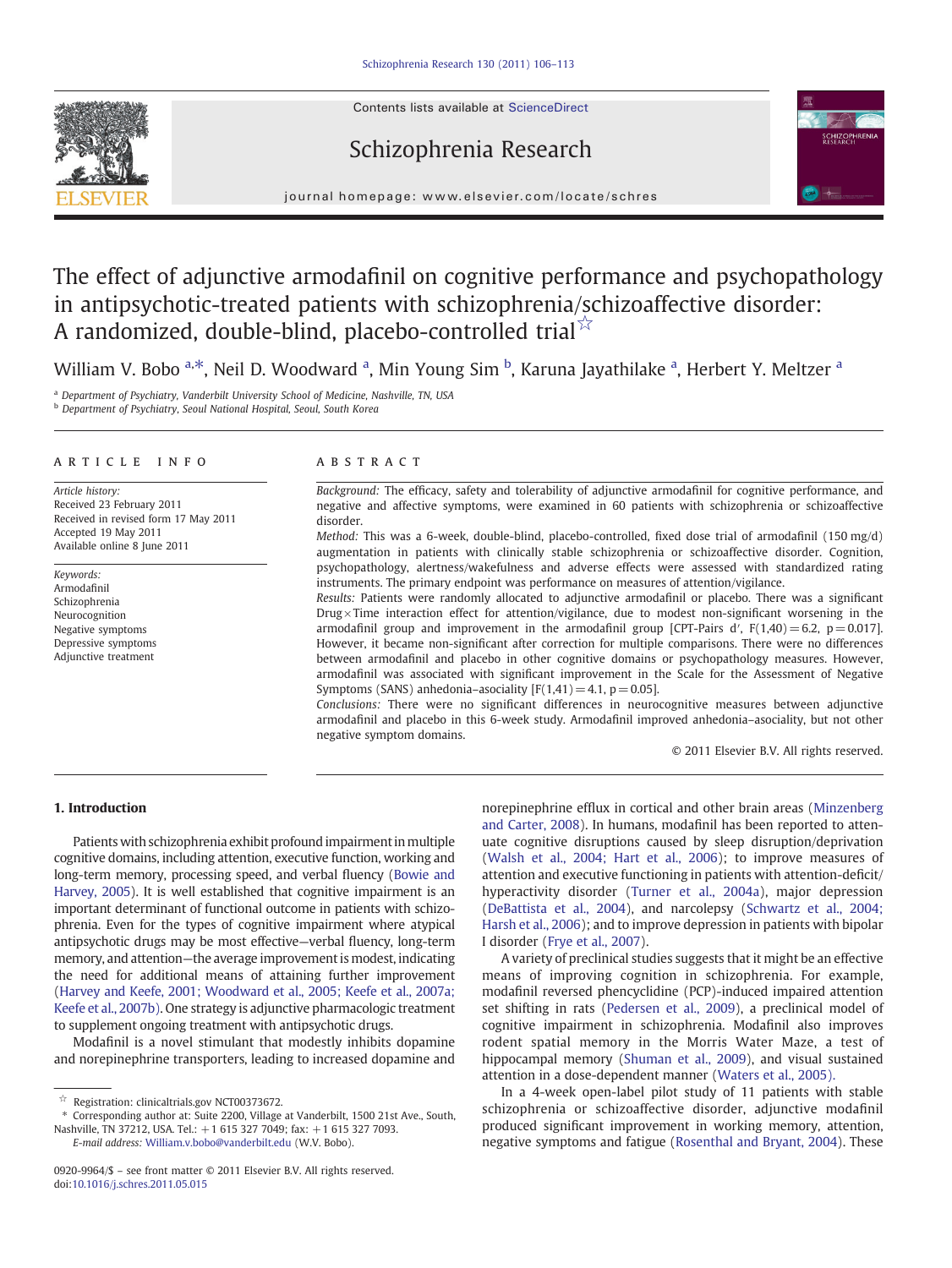results were confirmed in a placebo-controlled, double-blind crossover study, which found that adjunctive modafinil (200 mg/d) significantly improved short-term verbal memory and attentional set shifting in 20 patients with schizophrenia([Turner et al., 2004b](#page-6-0)). However, five subsequent randomized, double-blind, placebocontrolled studies in patients with schizophrenia failed to demonstrate significant cognitive ([Sevy et al., 2005; Spence et al., 2005;](#page-6-0) [Hunter et al., 2006; Pierre et al., 2007; Freudenreich et al., 2009\)](#page-6-0) or negative symptom benefit ([Sevy et al., 2005; Pierre et al., 2007;](#page-6-0) [Freudenreich et al., 2009\)](#page-6-0) with adjunctive modafinil. The negative results in these studies may have been due, in part, to low modafinil doses (100–200 mg daily) and small sample sizes, the largest of which had 35 subjects. It has been suggested that modafinil's short elimination half-life may also have contributed to the negative results, particularly if neurocognitive testing did not occur at times of optimum plasma levels [\(Sevy et al., 2005](#page-6-0)). None of the studies systematically investigated the effects of modafinil on depressive symptoms.

Armodafinil is the R-enantiomer of racemic modafinil [\(Wisor et al.,](#page-7-0) [2006](#page-7-0)). Both drugs have identical mechanisms of action; however, armodafinil produces higher plasma concentrations than racemic modafinil [\(Dinges et al., 2006; Darwish et al., 2009\)](#page-6-0) and has a comparatively longer elimination half-life (10–14 h) than the S-enantiomer (3– 4 h) ([Wong et al., 1999a;Wong et al., 1999b; Robertson, Jr. and Hellriegel,](#page-7-0) [2003](#page-7-0)). Like modafinil, armodafinil has been recently shown to improve cognitive functioning in patients with sleep disorders [\(Hirshkowitz et al.,](#page-6-0) [2007; Roth et al., 2008](#page-6-0)), and to reduce depressive symptoms in patients with bipolar I disorder [\(Calabrese et al., 2010](#page-6-0)).

There is only one published report of armodafinil effects on cognition and negative symptoms in patients with schizophrenia [\(Kane et al., 2010\)](#page-6-0). In that study, 60 patients were randomized to adjunctive placebo or armodafinil at one of three fixed doses. Although statistical hypothesis testing was not conducted, greater improvement in PANSS-negative subscale scores was observed with the highest armodafinil dose (200 mg/d), but not lower doses, compared with placebo. No apparent differences in cognitive measures were observed. Only 15 patients were randomized to each treatment arm; thus, there was insufficient power to detect differences between treatment groups. Armodafinil effects on depressive symptoms were not investigated. We conducted a 6-week randomized, double-blind, placebo-controlled study of adjunctive armodafinil for cognitive performance, and negative and depressive symptoms, in patients with stable schizophrenia or schizoaffective disorder. We hypothesized that adjunctive armodafinil would be associated with improvement in measures of attention and processing speed. We secondarily hypothesized that adjunctive armodafinil would be associated with greater improvement in negative symptoms and depressive psychopathology, compared with placebo.

# 2. Methods

#### 2.1. Subject selection and recruitment

This study was conducted between October 2006 and December 2009. Subjects were recruited from four community-based clinical sites in Nashville, TN. All clinical visits were conducted at the same sites from which the subjects were recruited. Eligible subjects (ages 18–64 years) were men and women referred by their clinical providers, met DSM-IV-TR criteria for schizophrenia or schizoaffective disorder, and were on stable doses of antipsychotic drug treatment  $(\geq 2$  months) with no concomitant psychotropic medications other than SSRIs. There were no specific restrictions as to type or dosage of pre-study antipsychotic drugs. Patients taking depot antipsychotics were eligible. All clinical diagnoses were verified by physician interview and chart review. All patients were required to be in a stable clinical condition and provided written consent.

Patients taking concomitant mood stabilizers, non-SSRI antidepressants, anticholinergic medications, or benzodiazepines were excluded. Additional exclusion criteria included being pregnant or nursing, exposure to investigational drugs within 4 weeks of screening, history of hypersensitivity/intolerance of modafinil or armodafinil, history of acute illness exacerbation requiring psychiatric hospitalization within 8 weeks of study entry, or presence of general medical comorbidity that, in the opinion of the primary investigator, precluded entry into a clinical study.

The study protocol was approved by the institutional review boards of Vanderbilt University School of Medicine and other individual sites. All subjects provided written informed consent for study participation. The protocol was registered on [www.](http://www.clinicaltrials.gov) [clinicaltrials.gov](http://www.clinicaltrials.gov) (NCT00373672).

#### 2.2. Study design and procedures

This was a 6-week double-blind, placebo-controlled trial of adjunctive armodafinil for cognition, psychopathology and tolerability in antipsychotic-treated patients with schizophrenia or schizoaffective disorder. After diagnostic screening, patients were randomly assigned (1:1) to placebo or armodafinil. A random number list generated by the project biostatistician and maintained off-site by the project administrator was used for treatment allocation.

Screening assessments consisted of clinical history, physical exam, vital signs, height/body weight, and metabolic laboratory studies. Following screening and baseline assessments, study visits occurred at weeks 1 and 3 in order to assess medication tolerability and to provide additional study medication. No neurocognitive or psychopathology assessments were performed at these visits. The final study visit occurred at week 6, where all baseline assessments were repeated (as discussed below).

Study medication was prepared by an independent research pharmacy. Placebo and armodafinil tablets were physically indistinguishable. Subjects allocated to treatment with armodafinil received single 150 mg tablets, taken once daily in the morning, the dose of which did not change throughout the study. All subjects remained on their pre-study antipsychotic drugs. Antipsychotic dose adjustments were not permitted in either the placebo or armodafinil groups. For patients taking SSRIs, changes in dosage were also not allowed after screening. To assess compliance and monitor medication dosing, antipsychotic and SSRI dosage was recorded at each follow up visit (at weeks 1, 3, and 6) after interviewing the patients, and verifying patient self report by reviewing prescriptions, pill bottle labels, and/or clinical notes, and by interviewing caregivers and other collateral informants.

### 2.3. Efficacy and safety assessments

Clinical efficacy was assessed at baseline and week 6. Cognitive performance was assessed using an electronic neurocognitive test battery (Cogtest plc, Kent, UK), supplemented with several paper-andpencil neuropsychological tests, as listed in [Table 1.](#page-2-0) The assessment time for cognitive measures, including the computerized and paper-andpencil tests, was 60–120 min. The primary study endpoint was performance on neurocognitive tests of attention/vigilance (Continuous Performance Test (CPT) two-digit and four-digit d′, and the CPT flanker interference score, obtained by subtracting the congruent response time from incongruent response time for each subject).

Additional efficacy endpoints consisted of the remaining neuropsychological measures, Positive and Negative Syndrome Scale [PANSS] ([Kay et al., 1987](#page-6-0)), Scale for the Assessment of Negative Symptoms [SANS] ([Andreasen, 1989](#page-6-0)), Calgary Depression Scale [CDS] [\(Addington et al., 1993](#page-6-0)), [Clinical Global Impression \[CGI\] scale \(1976\)](#page-6-0) the Epworth Sleepiness Scale [ESS] ([Johns, 1991\)](#page-6-0), and the Fatigue Severity Scale [FSS] ([Krupp et al., 1989\)](#page-6-0).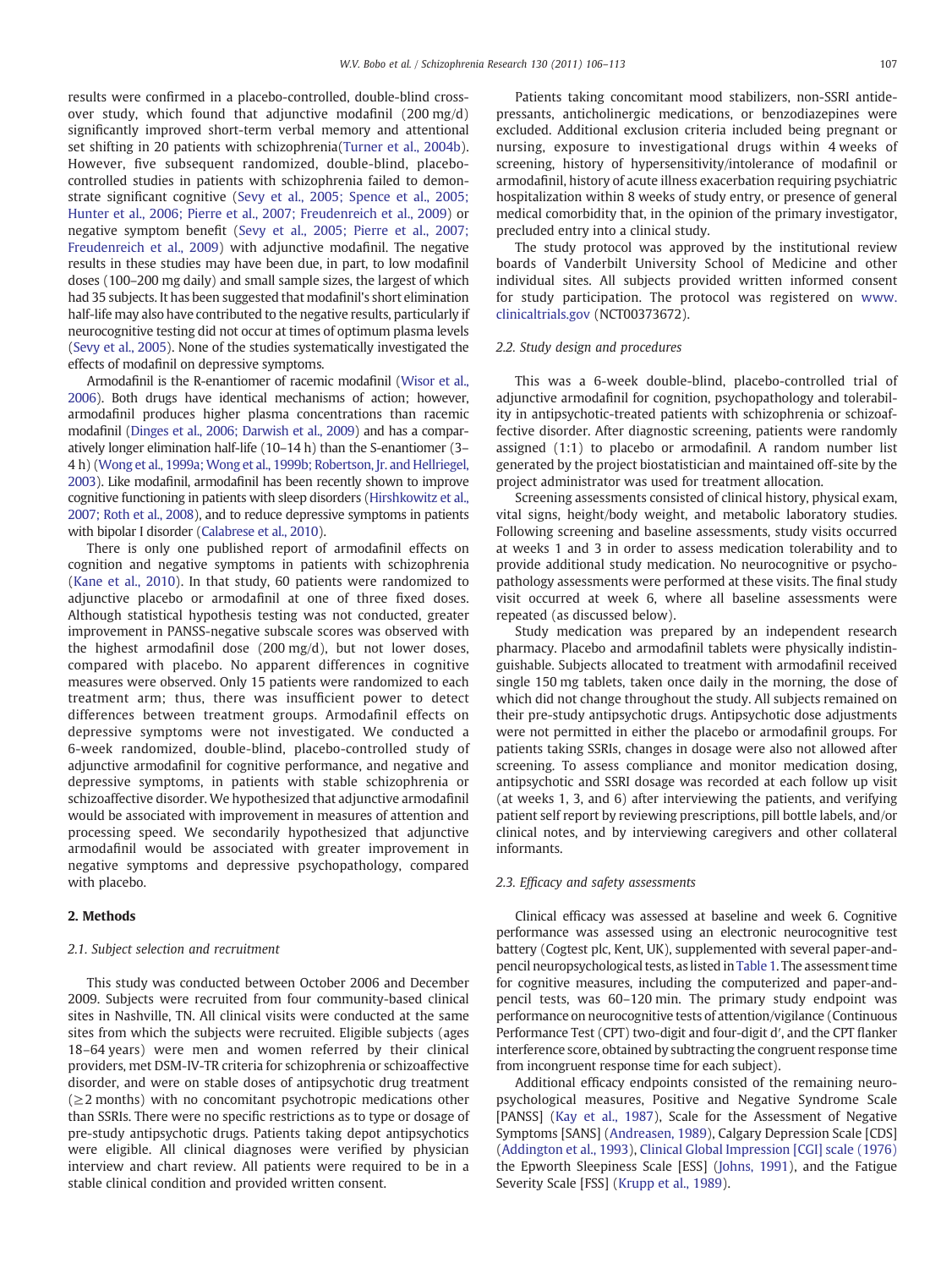#### <span id="page-2-0"></span>Table 1

Neurocognitive assessment battery: tests and domains.

| Test name                                               |                           | Abbreviation Domain measured            |
|---------------------------------------------------------|---------------------------|-----------------------------------------|
| Continuous Performance<br>Test, Identical Pairs version | CPT-IP                    | Attention/vigilance                     |
| Continuous Performance<br>Test, Flanker version         | CPT-Flanker               | Attention/vigilance                     |
| Wisconsin Card Sorting Test                             | WCST                      | Executive functioning/reasoning         |
| Controlled Oral Word<br>Assn. Test                      | COWAT                     | Verbal fluency                          |
| Auditory Consonant Trigram                              | ACT                       | Working memory                          |
| Category Fluency Test                                   | <b>CFT</b>                | Verbal fluency                          |
| Face Memory Test                                        | <b>FMT</b>                | Secondary/declarative memory            |
| Strategic Target Detection Test                         | <b>STDT</b>               | Complex attention/executive<br>function |
| <b>Auditory Number Sequencing</b>                       | ANS                       | Working memory/executive<br>function    |
| Digit Span<br>(forward, backward)                       | DS-FWD.<br><b>DS-BKWD</b> | Attention/working memory                |
| Penn's Emotional Acuity Test                            | <b>PEAT</b>               | Emotion perception                      |
| Spatial Working Memory Test                             | <b>SWMT</b>               | Working memory                          |

Tolerability and safety were assessed at baseline, week 1 and week 6. General adverse effects were monitored with the Udvalg for Kliniski Undersogesler (UKU) Side Effect Rating Scale [\(Lingjaerde et al., 1987\)](#page-6-0). A clinician-rated scale was used to measure sexual functioning. The instrument included five questions that measured sexual desire, arousal, orgastic functioning, and menstrual regularity (females). Arousal and orgasm were rated on a 1 to 6 point scale, while sexual desire was rated on a 1 to 5 point scale; higher scores indicated greater dysfunction. Extrapyramidal effects were assessed with the Simpson-Angus Scale (SAS) [\(Simpson and Angus, 1970](#page-6-0)), Barnes Akathisia Scale (BARS) [\(Barnes, 1989](#page-6-0)), and Abnormal Involuntary Movement Scale (AIMS) [\(Lane et al., 1985](#page-6-0)). Body weight and laboratory studies were obtained at baseline and at 6 weeks. Body weight was measured in the fasting state, with light clothing. All laboratory specimens were processed and analyzed by the same fully accredited laboratory. Vital signs and 12 lead electrocardiograms were obtained at baseline, week 3, and week 6.

Clinical ratings were performed by raters who received rigorous training on each module of both the paper-and-pencil and automated cognitive assessments, psychopathology measures, and safety measures at the beginning of the trial, with periodic reassessment. Inter-rater reliability was approximately 95%, defined as percent agreement between raters, as well as comparison of each rater to gold standard ratings.

# 2.4. Statistical analysis

Treatment effects were analyzed using a repeated measures analysis of variance model with time (baseline, 6 weeks) as the within-subjects factor and treatment group (armodafinil, placebo) as the betweensubjects factor. When  $Group \times Time$  interaction effects were significant, post-hoc tests were conducted, including adjustment of  $α$  for multiple comparisons using the method of Bonferroni (significance was considered when the p value was  $\leq 0.0167$  based on three measures of attention/vigilance). Baseline GAF score was added as a covariate in order to examine sensitivity of cognitive effects to level of functioning. Demographic data of the two treatment groups were compared by twotailed t test or chi-square test. Relationships between selected cognitive and psychopathology measures were assessed using Pearson correlation.

# 3. Results

# 3.1. Subject demography, clinical characteristics, and follow-up

Sixty patients were randomized, 58 of whom (29 in each group) completed the baseline assessment and received at least one dose of study drug ([Fig. 1\)](#page-3-0). There were no significant differences in

demographic or clinical characteristics between patients who received armodafinil or placebo, as shown in [Table 2.](#page-3-0) Antipsychotic drug treatment was similar for both allocation groups, including mean drug doses ([Table 3\)](#page-3-0). There were no significant differences in the proportion of subjects who received antidepressants in the armodafinil (total,  $n=6$  [20.7%] – citalopram,  $n=3$ ; esitalopram,  $n=1$ ; paroxetine,  $n = 2$ ; sertraline,  $n = 1$ ) and placebo groups (total,  $n = 7$  $[24.1\%]$  – citalopram, n = 1; paroxetine, n = 1; sertraline, n = 4). Of the 58 randomized subjects who received study drug, 47 (81%) completed the study (armodafinil,  $n = 22$  [75.9%] vs. placebo,  $n = 25$  $[86.2\%]; p = NS$ .

### 3.2. Neurocognitive performance and psychopathology

#### 3.2.1. Cognition

There was a significant Group  $\times$  Time interaction effect on the CPT-IP two-digit d'  $[F(1,40) = 6.2, p = 0.017]$  ([Table 4](#page-4-0)) due to modest but statistically significant improvement on this measure in the placebo group  $(+0.83, p= 0.03)$  compared to a slight decline in performance in the armodafinil group. However, this finding did not remain statistically significant following adjustment for multiple comparisons on measures of attention. Covarying for baseline GAF scores and age at baseline did not change these results, with the exception that the Group $\times$  Time interaction effect on the CPT-IP two-digit d' became significant after adjusting for age  $(p= 0.0164)$ . There was no significant relationship between change in CPT-IP two-digit d′ score and age at baseline, age of illness onset, duration of illness, or gender in the armodafinil group. No significant Time or  $Group \times Time$ interaction effect was observed for CPT-IP four digit d′. A significant Time effect was observed for FMT delayed recall; however, no significant Group $\times$  Time interaction effect was observed for it or for any other measures of cognition, even after covarying for baseline GAF scores and age.

# 3.2.2. Psychopathology

There were significant Time effects for PANSS-Total scores, and PANSS-Cognitive, -Positive and -General psychopathology subscale scores, indicating that patients in both treatment groups improved as a whole over time ([Table 5](#page-5-0)). No significant  $Group \times Time$  interaction effect was observed for any of these measures, indicating that improvement did not differ significantly by treatment group. No significant Time or  $Group \times Time$  interaction effects were noted for PANSS-Negative, SANS or CDS scores.

When the effects of drug treatment on individual scale items was analyzed, a significant Group $\times$ Time interaction effect was observed for the SANS anhedonia–asociality item  $[F(1,41) = 4.1, p = 0.05;$  $ES = 0.63$ ]. In the armodafinil group, LS-mean scores on the Anhedonia–Asociality item decreased (improved) modestly from baseline  $(2.7 \pm 0.2)$  to study endpoint  $(2.4 \pm 0.3)$ . In the placebo group, LS-mean scores increased (worsened) slightly between baseline  $(2.1 \pm 0.2)$  and study endpoint  $(2.3 \pm 0.2)$ . No significant Time or  $Group \times Time$  interaction effects were observed for any other PANSS or SANS individual item scores. There was no significant correlation between change in CPT 2-digit d′ scores and change in either PANSS-Negative subscale or SANS global or individual item scores (including anhedonia–asociality) in either treatment group.

#### 3.3. Safety and tolerability

Treatment with armodafinil was well tolerated. Discontinuation from the study due to adverse events was infrequent ([Fig. 1\)](#page-3-0), as were the most common adverse effects ([Table 6](#page-5-0)). There were no statistically significant Time or  $Group \times Time$  interaction effects for ESS, FSS, sexual functioning scale, AIMS, BARS, or SAS scores (data not shown). No clinically relevant changes from baseline in body weight,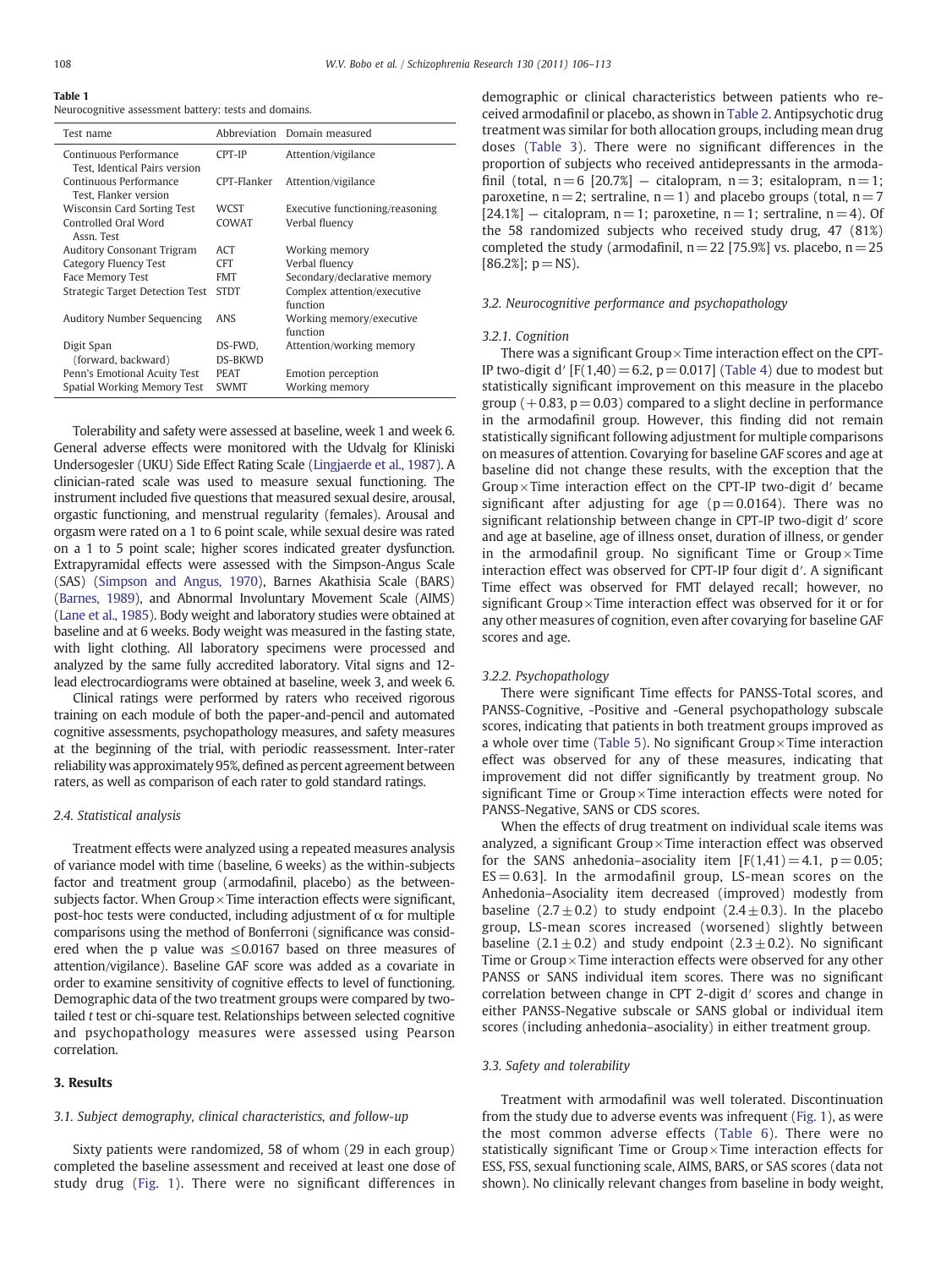<span id="page-3-0"></span>

Key: APD = antipsychotic drug; ARM = adjunctive armodafinil; PLC = adjunctive placebo

Fig. 1. Disposition and patient flow. Key:  $APD =$  antipsychotic drug;  $ARM =$  adjunctive armodafinil;  $PLC =$  adjunctive placebo.

laboratory evaluations, vital signs, or QTc interval occurred in either group (data not shown).

One patient assigned to placebo required psychiatric hospitalization for worsening psychosis and was discontinued from the study. One patient assigned to armodafinil was discontinued from the study due to worsening auditory hallucinations, which resolved after armodafinil discontinuation and a temporary increase in antipsychotic dosage. Finally, new-onset involuntary lingual dyskinesias were observed in one patient assigned to armodafinil at week 6. Dyskinetic movements were not evident during previous study visits, and resolved spontaneously over 4 weeks of post-study follow-up.

# 4. Discussion

In this placebo-controlled study, a beneficial effect of adjunctive armodafinil on cognitive performance or depressive psychopathology could not be demonstrated during 6 weeks of treatment. Armodafinil significantly improved one type of negative symptoms, anhedonia– asociality, compared to placebo augmentation.

#### Table 2

Subject demographic and clinical characteristics at baseline.

| Variable                         |                                                 | Armodafinil<br>$(n=29)$ | Placebo<br>$(n=29)$ |
|----------------------------------|-------------------------------------------------|-------------------------|---------------------|
| Gender (No., %)                  | Male                                            | 15(51.7)                | 20(69.0)            |
|                                  | Female                                          | 14 (48.3)               | 9(31.0)             |
| Race (No., %)                    | Caucasian                                       | 13 (44.8)               | 11(37.9)            |
|                                  | African American                                | 16(55.2)                | 17(58.6)            |
|                                  | Other                                           | $\Omega$                | 1(3.5)              |
| Diagnosis (No., %)               | Schizophrenia, paranoid                         | 16(55.2)                | 15(51.7)            |
|                                  | Schizophrenia, undiff.                          | 1(3.4)                  | 1(3.4)              |
|                                  | Schizoaffective                                 | 12(41.4)                | 13 (44.9)           |
| Age in years (mean, SD)          |                                                 | 44.0 (14.6)             | 38.8 (11.7)         |
| Age of onset in years (mean, SD) |                                                 | 21.2(10.1)              | 21.7(7.0)           |
|                                  | Duration of illness, years (mean, SD)           |                         | 17.5(11.1)          |
|                                  | Number of previous hospitalizations (mean, SD)  | 3.5(2.5)                | 5.5(4.2)            |
|                                  | Number of prior illness episodes (mean, SD)     | 6.6(7.0)                | 6.4(5.5)            |
| Marital status, married (No., %) |                                                 | 4(13.8)                 | 4(13.8)             |
|                                  | Employment status, full- or part-time (No., %)  | 1(3.4)                  | 2(6.8)              |
|                                  | Education level, HS graduate or higher (No., %) | 16(55.2)                | 15(51.7)            |

These results are in accord with three 8-week randomized, placebo-controlled, parallel-group studies which failed to demonstrate significant improvement in attention or other cognitive performance measures with adjunctive modafinil. Our results are also consistent with the only other published study of armodafinil in antipsychotic-treated patients with schizophrenia ([Kane et al., 2010](#page-6-0)). None of the three fixed doses of adjunctive armodafinil (50, 100, 200 mg/d) demonstrated a clear beneficial effect over placebo on the MATRICS consensus cognitive battery composite score, the primary study endpoint, or in any of the seven MATRICS battery domain scores. Thus, most studies of modafinil, and now armodafinil, in antipsychotic-treated subjects with schizophrenia, have not demonstrated cognitive improvement which contrasts with the beneficial effects of modafinil on some cognitive measures in higher-functioning

| Table 3                               |  |
|---------------------------------------|--|
| Antipsychotic drugs and drug dosages. |  |

| Drug                              | Armodafinil    | Placebo       |
|-----------------------------------|----------------|---------------|
| Clozapine                         |                |               |
| N                                 | $\overline{2}$ | 6             |
| Dose, mean (SD) mg/d              | 400.0 (212.1)  | 462.5 (167.2) |
| Risperidone                       |                |               |
| N                                 | 8              | 7             |
| Dose, mean (SD) mg/d              | 4.9(1.9)       | 4.9(2.9)      |
| Olanzapine                        |                |               |
| N                                 | 4              | 5             |
| Dose, mean (SD) mg/d              | 15.6(7.2)      | 15.0(10.0)    |
| Quetiapine                        |                |               |
| N                                 | 6              | 1             |
| Dose, mean (SD) mg/d              | 635.0 (241.9)  | 600.0         |
| Ziprasidone                       |                |               |
| N                                 | $\overline{2}$ | 3             |
| Dose, mean (SD) mg/d              | 140.0 (28.3)   | 146.7 (23.1)  |
| Aripiprazole                      |                |               |
| N                                 | 3              | 5             |
| Dose, mean (SD) mg/d              | 18.3 (10.4)    | 25.0(8.7)     |
| Typical neuroleptics <sup>a</sup> |                |               |
| N                                 | 4              | $\mathcal{L}$ |
| Dose, mean (SD) mg/d              | 467.5 (259.9)  | 500.0 (141.4) |

<sup>a</sup> Dosage of typical neuroleptics expressed in chlorpromazine equivalents (mg/d).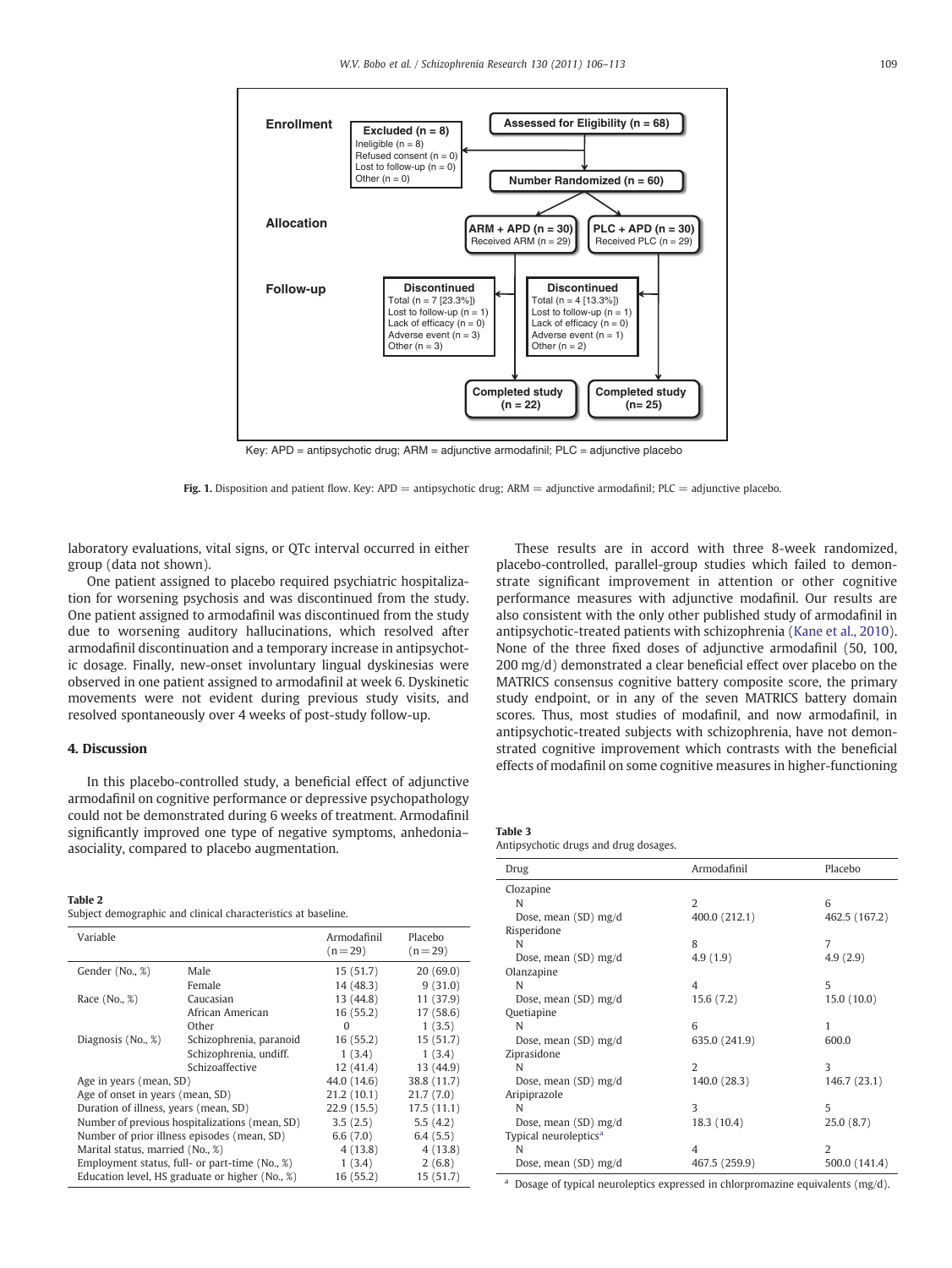### <span id="page-4-0"></span>Table 4

Effects of adjunctive armodafinil and placebo on neurocognitive test performance.

| ARM<br>PLC<br>Measure<br>Time<br>$Drug \times Time$<br>Test name<br>Time point<br>$(n = 29)$<br>$(n=29)$<br>CPT-IP<br>2-digit d'<br>Baseline<br>$F(1,40) = 0.9$<br>$F(1,40) = 6.2$<br>2.8(0.3)<br>2.5(0.3)<br>6 weeks<br><b>NS</b><br>2.5(0.4)<br>3.4(0.4)<br>$p = 0.017$<br>Baseline<br>4-digit d'<br>1.3(0.3)<br>1.3(0.3)<br>$F(1,24) = 1.2$<br>$F(1,24) = 0.1$<br>1.0(0.2)<br>1.1(0.2)<br><b>NS</b><br><b>NS</b><br>6 weeks<br>CPT-Flanker<br>Interference score <sup>a</sup><br><b>Baseline</b><br>51.3(13.2)<br>38.6 (11.4)<br>$F(1,40) = 0.3$<br>$F(1,40) = -1.8$<br>6 weeks<br>59.7 (15.5)<br>19.7(13.5)<br><b>NS</b><br><b>NS</b><br><b>WCST</b><br>Categories<br><b>Baseline</b><br>$F(1,31) = 0.4$<br>$F(1,31) = 0.4$<br>4.3(0.6)<br>4.3(0.4)<br>6 weeks<br><b>NS</b><br>4.3(0.6)<br>4.0(0.5)<br><b>NS</b><br>% Persev errorb<br>Baseline<br>19.0(2.9)<br>20.3(2.5)<br>$F(1,42) = 0.3$<br>$F(1,42) = 1.4$<br><b>NS</b><br>6 weeks<br>20.2(3.1)<br>17.2(2.7)<br><b>NS</b><br>COWAT<br>Baseline<br>$F(1,45) = 0.7$<br>27.9(2.6)<br>28.8 (2.4)<br>$F(1,45) = 2.5$<br>6 weeks<br>30.0(2.7)<br>29.5(2.5)<br><b>NS</b><br><b>NS</b><br><b>Baseline</b><br>ACT<br>$F(1,45) = 3.1$<br>$F(1,45) = 0.4$<br>37.6(2.1)<br>39.2(2.0)<br>6 weeks<br><b>NS</b><br><b>NS</b><br>38.7(1.9)<br>41.4 (1.7)<br><b>CFT</b><br>Baseline<br>16.7(1.0)<br>16.9(1.0)<br>$F(1,44) = 0.03$<br>$F(1,44) = 0.2$<br><b>NS</b><br>6 weeks<br>16.9(1.1)<br>16.5(1.0)<br><b>NS</b><br>Immediate recall<br>FMT (% correct)<br><b>Baseline</b><br>$F(1,44) = 1.2$<br>$F(1,44) = 0.5$<br>0.7(0.03)<br>0.7(0.03)<br>6 weeks<br>0.6(0.03)<br>0.7(0.03)<br><b>NS</b><br><b>NS</b><br>Delayed recall<br><b>Baseline</b><br>0.7(0.02)<br>0.7(0.02)<br>$F(1,40) = 6.0$<br>$F(1,40) = 0.3$<br>6 weeks<br>0.6(0.02)<br>$p = 0.02$<br><b>NS</b><br>0.6(0.02)<br><b>STDT</b><br>2 shape<br>Persey errors <sup>c</sup><br>Baseline<br>11.8(3.0)<br>4.8(2.6)<br>$F(1,29) = 0.02$<br>$F(1,29) = 0.06$<br>6 weeks<br>3.9(2.6)<br><b>NS</b><br><b>NS</b><br>12.1(2.0)<br><b>Baseline</b><br>4 shape<br>Persey errors <sup>c</sup><br>12.3(2.2)<br>$F(1,24) = 2.5$<br>$F(1,24) = 0.2$<br>13.0(2.6)<br><b>NS</b><br>6 weeks<br>11.0(1.6)<br>9.0(1.4)<br><b>NS</b><br><b>Baseline</b><br>ANS $(no.)$<br>Correct sequences <sup>d</sup><br>7.6(0.6)<br>7.3(0.5)<br>$F(1,39) = 2.9$<br>$F(1,39) = 0.1$<br>7.8(0.5)<br><b>NS</b><br><b>NS</b><br>6 weeks<br>8.3(0.6)<br><b>DS</b><br>Forward<br>No. correct<br><b>Baseline</b><br>6.3(0.3)<br>6.3(0.2)<br>$F(1,44) = 0.0$<br>$F(1,44) = 0.2$<br>6 weeks<br><b>NS</b><br><b>NS</b><br>6.4(0.3)<br>6.4(0.3)<br>Baseline<br>Backward<br>No. correct<br>4.7(0.2)<br>4.5(0.2)<br>$F(1,43) = 0.02$<br>$F(1,43) = 0.02$<br>4.7(0.2)<br>4.6(0.2)<br><b>NS</b><br><b>NS</b><br>6 weeks<br><b>PEAT</b><br>Total correct<br><b>Baseline</b><br>$F(1,43) = 2.5$<br>$F(1,43) = 0.0$<br>10.2(0.9)<br>11.5(0.8)<br><b>NS</b><br>6 weeks<br>11.2(0.8)<br><b>NS</b><br>12.6(0.8)<br><b>SWMT</b><br>Overall mean<br><b>Baseline</b><br>91.3(11.1)<br>104.6(10.3)<br>$F(1,43) = 1.1$<br>$F(1,43) = 0.5$ |  |         | LS-mean (SE) |             | Source, F-statistic, p-value |           |
|---------------------------------------------------------------------------------------------------------------------------------------------------------------------------------------------------------------------------------------------------------------------------------------------------------------------------------------------------------------------------------------------------------------------------------------------------------------------------------------------------------------------------------------------------------------------------------------------------------------------------------------------------------------------------------------------------------------------------------------------------------------------------------------------------------------------------------------------------------------------------------------------------------------------------------------------------------------------------------------------------------------------------------------------------------------------------------------------------------------------------------------------------------------------------------------------------------------------------------------------------------------------------------------------------------------------------------------------------------------------------------------------------------------------------------------------------------------------------------------------------------------------------------------------------------------------------------------------------------------------------------------------------------------------------------------------------------------------------------------------------------------------------------------------------------------------------------------------------------------------------------------------------------------------------------------------------------------------------------------------------------------------------------------------------------------------------------------------------------------------------------------------------------------------------------------------------------------------------------------------------------------------------------------------------------------------------------------------------------------------------------------------------------------------------------------------------------------------------------------------------------------------------------------------------------------------------------------------------------------------------------------------------------------------------------------------------------------------------------------------------------------------------------------------------------------------------------------------------------------------------------------------------------------------------------------------------------------------------------------------------------------------------------------------------------------------------------------|--|---------|--------------|-------------|------------------------------|-----------|
|                                                                                                                                                                                                                                                                                                                                                                                                                                                                                                                                                                                                                                                                                                                                                                                                                                                                                                                                                                                                                                                                                                                                                                                                                                                                                                                                                                                                                                                                                                                                                                                                                                                                                                                                                                                                                                                                                                                                                                                                                                                                                                                                                                                                                                                                                                                                                                                                                                                                                                                                                                                                                                                                                                                                                                                                                                                                                                                                                                                                                                                                                       |  |         |              |             |                              |           |
|                                                                                                                                                                                                                                                                                                                                                                                                                                                                                                                                                                                                                                                                                                                                                                                                                                                                                                                                                                                                                                                                                                                                                                                                                                                                                                                                                                                                                                                                                                                                                                                                                                                                                                                                                                                                                                                                                                                                                                                                                                                                                                                                                                                                                                                                                                                                                                                                                                                                                                                                                                                                                                                                                                                                                                                                                                                                                                                                                                                                                                                                                       |  |         |              |             |                              |           |
|                                                                                                                                                                                                                                                                                                                                                                                                                                                                                                                                                                                                                                                                                                                                                                                                                                                                                                                                                                                                                                                                                                                                                                                                                                                                                                                                                                                                                                                                                                                                                                                                                                                                                                                                                                                                                                                                                                                                                                                                                                                                                                                                                                                                                                                                                                                                                                                                                                                                                                                                                                                                                                                                                                                                                                                                                                                                                                                                                                                                                                                                                       |  |         |              |             |                              |           |
|                                                                                                                                                                                                                                                                                                                                                                                                                                                                                                                                                                                                                                                                                                                                                                                                                                                                                                                                                                                                                                                                                                                                                                                                                                                                                                                                                                                                                                                                                                                                                                                                                                                                                                                                                                                                                                                                                                                                                                                                                                                                                                                                                                                                                                                                                                                                                                                                                                                                                                                                                                                                                                                                                                                                                                                                                                                                                                                                                                                                                                                                                       |  |         |              |             |                              |           |
|                                                                                                                                                                                                                                                                                                                                                                                                                                                                                                                                                                                                                                                                                                                                                                                                                                                                                                                                                                                                                                                                                                                                                                                                                                                                                                                                                                                                                                                                                                                                                                                                                                                                                                                                                                                                                                                                                                                                                                                                                                                                                                                                                                                                                                                                                                                                                                                                                                                                                                                                                                                                                                                                                                                                                                                                                                                                                                                                                                                                                                                                                       |  |         |              |             |                              |           |
|                                                                                                                                                                                                                                                                                                                                                                                                                                                                                                                                                                                                                                                                                                                                                                                                                                                                                                                                                                                                                                                                                                                                                                                                                                                                                                                                                                                                                                                                                                                                                                                                                                                                                                                                                                                                                                                                                                                                                                                                                                                                                                                                                                                                                                                                                                                                                                                                                                                                                                                                                                                                                                                                                                                                                                                                                                                                                                                                                                                                                                                                                       |  |         |              |             |                              |           |
|                                                                                                                                                                                                                                                                                                                                                                                                                                                                                                                                                                                                                                                                                                                                                                                                                                                                                                                                                                                                                                                                                                                                                                                                                                                                                                                                                                                                                                                                                                                                                                                                                                                                                                                                                                                                                                                                                                                                                                                                                                                                                                                                                                                                                                                                                                                                                                                                                                                                                                                                                                                                                                                                                                                                                                                                                                                                                                                                                                                                                                                                                       |  |         |              |             |                              |           |
|                                                                                                                                                                                                                                                                                                                                                                                                                                                                                                                                                                                                                                                                                                                                                                                                                                                                                                                                                                                                                                                                                                                                                                                                                                                                                                                                                                                                                                                                                                                                                                                                                                                                                                                                                                                                                                                                                                                                                                                                                                                                                                                                                                                                                                                                                                                                                                                                                                                                                                                                                                                                                                                                                                                                                                                                                                                                                                                                                                                                                                                                                       |  |         |              |             |                              |           |
|                                                                                                                                                                                                                                                                                                                                                                                                                                                                                                                                                                                                                                                                                                                                                                                                                                                                                                                                                                                                                                                                                                                                                                                                                                                                                                                                                                                                                                                                                                                                                                                                                                                                                                                                                                                                                                                                                                                                                                                                                                                                                                                                                                                                                                                                                                                                                                                                                                                                                                                                                                                                                                                                                                                                                                                                                                                                                                                                                                                                                                                                                       |  |         |              |             |                              |           |
|                                                                                                                                                                                                                                                                                                                                                                                                                                                                                                                                                                                                                                                                                                                                                                                                                                                                                                                                                                                                                                                                                                                                                                                                                                                                                                                                                                                                                                                                                                                                                                                                                                                                                                                                                                                                                                                                                                                                                                                                                                                                                                                                                                                                                                                                                                                                                                                                                                                                                                                                                                                                                                                                                                                                                                                                                                                                                                                                                                                                                                                                                       |  |         |              |             |                              |           |
|                                                                                                                                                                                                                                                                                                                                                                                                                                                                                                                                                                                                                                                                                                                                                                                                                                                                                                                                                                                                                                                                                                                                                                                                                                                                                                                                                                                                                                                                                                                                                                                                                                                                                                                                                                                                                                                                                                                                                                                                                                                                                                                                                                                                                                                                                                                                                                                                                                                                                                                                                                                                                                                                                                                                                                                                                                                                                                                                                                                                                                                                                       |  |         |              |             |                              |           |
|                                                                                                                                                                                                                                                                                                                                                                                                                                                                                                                                                                                                                                                                                                                                                                                                                                                                                                                                                                                                                                                                                                                                                                                                                                                                                                                                                                                                                                                                                                                                                                                                                                                                                                                                                                                                                                                                                                                                                                                                                                                                                                                                                                                                                                                                                                                                                                                                                                                                                                                                                                                                                                                                                                                                                                                                                                                                                                                                                                                                                                                                                       |  |         |              |             |                              |           |
|                                                                                                                                                                                                                                                                                                                                                                                                                                                                                                                                                                                                                                                                                                                                                                                                                                                                                                                                                                                                                                                                                                                                                                                                                                                                                                                                                                                                                                                                                                                                                                                                                                                                                                                                                                                                                                                                                                                                                                                                                                                                                                                                                                                                                                                                                                                                                                                                                                                                                                                                                                                                                                                                                                                                                                                                                                                                                                                                                                                                                                                                                       |  |         |              |             |                              |           |
|                                                                                                                                                                                                                                                                                                                                                                                                                                                                                                                                                                                                                                                                                                                                                                                                                                                                                                                                                                                                                                                                                                                                                                                                                                                                                                                                                                                                                                                                                                                                                                                                                                                                                                                                                                                                                                                                                                                                                                                                                                                                                                                                                                                                                                                                                                                                                                                                                                                                                                                                                                                                                                                                                                                                                                                                                                                                                                                                                                                                                                                                                       |  |         |              |             |                              |           |
|                                                                                                                                                                                                                                                                                                                                                                                                                                                                                                                                                                                                                                                                                                                                                                                                                                                                                                                                                                                                                                                                                                                                                                                                                                                                                                                                                                                                                                                                                                                                                                                                                                                                                                                                                                                                                                                                                                                                                                                                                                                                                                                                                                                                                                                                                                                                                                                                                                                                                                                                                                                                                                                                                                                                                                                                                                                                                                                                                                                                                                                                                       |  |         |              |             |                              |           |
|                                                                                                                                                                                                                                                                                                                                                                                                                                                                                                                                                                                                                                                                                                                                                                                                                                                                                                                                                                                                                                                                                                                                                                                                                                                                                                                                                                                                                                                                                                                                                                                                                                                                                                                                                                                                                                                                                                                                                                                                                                                                                                                                                                                                                                                                                                                                                                                                                                                                                                                                                                                                                                                                                                                                                                                                                                                                                                                                                                                                                                                                                       |  |         |              |             |                              |           |
|                                                                                                                                                                                                                                                                                                                                                                                                                                                                                                                                                                                                                                                                                                                                                                                                                                                                                                                                                                                                                                                                                                                                                                                                                                                                                                                                                                                                                                                                                                                                                                                                                                                                                                                                                                                                                                                                                                                                                                                                                                                                                                                                                                                                                                                                                                                                                                                                                                                                                                                                                                                                                                                                                                                                                                                                                                                                                                                                                                                                                                                                                       |  |         |              |             |                              |           |
|                                                                                                                                                                                                                                                                                                                                                                                                                                                                                                                                                                                                                                                                                                                                                                                                                                                                                                                                                                                                                                                                                                                                                                                                                                                                                                                                                                                                                                                                                                                                                                                                                                                                                                                                                                                                                                                                                                                                                                                                                                                                                                                                                                                                                                                                                                                                                                                                                                                                                                                                                                                                                                                                                                                                                                                                                                                                                                                                                                                                                                                                                       |  |         |              |             |                              |           |
|                                                                                                                                                                                                                                                                                                                                                                                                                                                                                                                                                                                                                                                                                                                                                                                                                                                                                                                                                                                                                                                                                                                                                                                                                                                                                                                                                                                                                                                                                                                                                                                                                                                                                                                                                                                                                                                                                                                                                                                                                                                                                                                                                                                                                                                                                                                                                                                                                                                                                                                                                                                                                                                                                                                                                                                                                                                                                                                                                                                                                                                                                       |  |         |              |             |                              |           |
|                                                                                                                                                                                                                                                                                                                                                                                                                                                                                                                                                                                                                                                                                                                                                                                                                                                                                                                                                                                                                                                                                                                                                                                                                                                                                                                                                                                                                                                                                                                                                                                                                                                                                                                                                                                                                                                                                                                                                                                                                                                                                                                                                                                                                                                                                                                                                                                                                                                                                                                                                                                                                                                                                                                                                                                                                                                                                                                                                                                                                                                                                       |  |         |              |             |                              |           |
|                                                                                                                                                                                                                                                                                                                                                                                                                                                                                                                                                                                                                                                                                                                                                                                                                                                                                                                                                                                                                                                                                                                                                                                                                                                                                                                                                                                                                                                                                                                                                                                                                                                                                                                                                                                                                                                                                                                                                                                                                                                                                                                                                                                                                                                                                                                                                                                                                                                                                                                                                                                                                                                                                                                                                                                                                                                                                                                                                                                                                                                                                       |  |         |              |             |                              |           |
|                                                                                                                                                                                                                                                                                                                                                                                                                                                                                                                                                                                                                                                                                                                                                                                                                                                                                                                                                                                                                                                                                                                                                                                                                                                                                                                                                                                                                                                                                                                                                                                                                                                                                                                                                                                                                                                                                                                                                                                                                                                                                                                                                                                                                                                                                                                                                                                                                                                                                                                                                                                                                                                                                                                                                                                                                                                                                                                                                                                                                                                                                       |  |         |              |             |                              |           |
|                                                                                                                                                                                                                                                                                                                                                                                                                                                                                                                                                                                                                                                                                                                                                                                                                                                                                                                                                                                                                                                                                                                                                                                                                                                                                                                                                                                                                                                                                                                                                                                                                                                                                                                                                                                                                                                                                                                                                                                                                                                                                                                                                                                                                                                                                                                                                                                                                                                                                                                                                                                                                                                                                                                                                                                                                                                                                                                                                                                                                                                                                       |  |         |              |             |                              |           |
|                                                                                                                                                                                                                                                                                                                                                                                                                                                                                                                                                                                                                                                                                                                                                                                                                                                                                                                                                                                                                                                                                                                                                                                                                                                                                                                                                                                                                                                                                                                                                                                                                                                                                                                                                                                                                                                                                                                                                                                                                                                                                                                                                                                                                                                                                                                                                                                                                                                                                                                                                                                                                                                                                                                                                                                                                                                                                                                                                                                                                                                                                       |  |         |              |             |                              |           |
|                                                                                                                                                                                                                                                                                                                                                                                                                                                                                                                                                                                                                                                                                                                                                                                                                                                                                                                                                                                                                                                                                                                                                                                                                                                                                                                                                                                                                                                                                                                                                                                                                                                                                                                                                                                                                                                                                                                                                                                                                                                                                                                                                                                                                                                                                                                                                                                                                                                                                                                                                                                                                                                                                                                                                                                                                                                                                                                                                                                                                                                                                       |  |         |              |             |                              |           |
|                                                                                                                                                                                                                                                                                                                                                                                                                                                                                                                                                                                                                                                                                                                                                                                                                                                                                                                                                                                                                                                                                                                                                                                                                                                                                                                                                                                                                                                                                                                                                                                                                                                                                                                                                                                                                                                                                                                                                                                                                                                                                                                                                                                                                                                                                                                                                                                                                                                                                                                                                                                                                                                                                                                                                                                                                                                                                                                                                                                                                                                                                       |  |         |              |             |                              |           |
|                                                                                                                                                                                                                                                                                                                                                                                                                                                                                                                                                                                                                                                                                                                                                                                                                                                                                                                                                                                                                                                                                                                                                                                                                                                                                                                                                                                                                                                                                                                                                                                                                                                                                                                                                                                                                                                                                                                                                                                                                                                                                                                                                                                                                                                                                                                                                                                                                                                                                                                                                                                                                                                                                                                                                                                                                                                                                                                                                                                                                                                                                       |  |         |              |             |                              |           |
|                                                                                                                                                                                                                                                                                                                                                                                                                                                                                                                                                                                                                                                                                                                                                                                                                                                                                                                                                                                                                                                                                                                                                                                                                                                                                                                                                                                                                                                                                                                                                                                                                                                                                                                                                                                                                                                                                                                                                                                                                                                                                                                                                                                                                                                                                                                                                                                                                                                                                                                                                                                                                                                                                                                                                                                                                                                                                                                                                                                                                                                                                       |  |         |              |             |                              |           |
|                                                                                                                                                                                                                                                                                                                                                                                                                                                                                                                                                                                                                                                                                                                                                                                                                                                                                                                                                                                                                                                                                                                                                                                                                                                                                                                                                                                                                                                                                                                                                                                                                                                                                                                                                                                                                                                                                                                                                                                                                                                                                                                                                                                                                                                                                                                                                                                                                                                                                                                                                                                                                                                                                                                                                                                                                                                                                                                                                                                                                                                                                       |  |         |              |             |                              |           |
|                                                                                                                                                                                                                                                                                                                                                                                                                                                                                                                                                                                                                                                                                                                                                                                                                                                                                                                                                                                                                                                                                                                                                                                                                                                                                                                                                                                                                                                                                                                                                                                                                                                                                                                                                                                                                                                                                                                                                                                                                                                                                                                                                                                                                                                                                                                                                                                                                                                                                                                                                                                                                                                                                                                                                                                                                                                                                                                                                                                                                                                                                       |  |         |              |             |                              |           |
|                                                                                                                                                                                                                                                                                                                                                                                                                                                                                                                                                                                                                                                                                                                                                                                                                                                                                                                                                                                                                                                                                                                                                                                                                                                                                                                                                                                                                                                                                                                                                                                                                                                                                                                                                                                                                                                                                                                                                                                                                                                                                                                                                                                                                                                                                                                                                                                                                                                                                                                                                                                                                                                                                                                                                                                                                                                                                                                                                                                                                                                                                       |  |         |              |             |                              |           |
|                                                                                                                                                                                                                                                                                                                                                                                                                                                                                                                                                                                                                                                                                                                                                                                                                                                                                                                                                                                                                                                                                                                                                                                                                                                                                                                                                                                                                                                                                                                                                                                                                                                                                                                                                                                                                                                                                                                                                                                                                                                                                                                                                                                                                                                                                                                                                                                                                                                                                                                                                                                                                                                                                                                                                                                                                                                                                                                                                                                                                                                                                       |  |         |              |             |                              |           |
|                                                                                                                                                                                                                                                                                                                                                                                                                                                                                                                                                                                                                                                                                                                                                                                                                                                                                                                                                                                                                                                                                                                                                                                                                                                                                                                                                                                                                                                                                                                                                                                                                                                                                                                                                                                                                                                                                                                                                                                                                                                                                                                                                                                                                                                                                                                                                                                                                                                                                                                                                                                                                                                                                                                                                                                                                                                                                                                                                                                                                                                                                       |  |         |              |             |                              |           |
|                                                                                                                                                                                                                                                                                                                                                                                                                                                                                                                                                                                                                                                                                                                                                                                                                                                                                                                                                                                                                                                                                                                                                                                                                                                                                                                                                                                                                                                                                                                                                                                                                                                                                                                                                                                                                                                                                                                                                                                                                                                                                                                                                                                                                                                                                                                                                                                                                                                                                                                                                                                                                                                                                                                                                                                                                                                                                                                                                                                                                                                                                       |  |         |              |             |                              |           |
|                                                                                                                                                                                                                                                                                                                                                                                                                                                                                                                                                                                                                                                                                                                                                                                                                                                                                                                                                                                                                                                                                                                                                                                                                                                                                                                                                                                                                                                                                                                                                                                                                                                                                                                                                                                                                                                                                                                                                                                                                                                                                                                                                                                                                                                                                                                                                                                                                                                                                                                                                                                                                                                                                                                                                                                                                                                                                                                                                                                                                                                                                       |  |         |              |             |                              |           |
|                                                                                                                                                                                                                                                                                                                                                                                                                                                                                                                                                                                                                                                                                                                                                                                                                                                                                                                                                                                                                                                                                                                                                                                                                                                                                                                                                                                                                                                                                                                                                                                                                                                                                                                                                                                                                                                                                                                                                                                                                                                                                                                                                                                                                                                                                                                                                                                                                                                                                                                                                                                                                                                                                                                                                                                                                                                                                                                                                                                                                                                                                       |  |         |              |             |                              |           |
|                                                                                                                                                                                                                                                                                                                                                                                                                                                                                                                                                                                                                                                                                                                                                                                                                                                                                                                                                                                                                                                                                                                                                                                                                                                                                                                                                                                                                                                                                                                                                                                                                                                                                                                                                                                                                                                                                                                                                                                                                                                                                                                                                                                                                                                                                                                                                                                                                                                                                                                                                                                                                                                                                                                                                                                                                                                                                                                                                                                                                                                                                       |  | 6 weeks | 89.1 (10.5)  | 104.6(10.3) | <b>NS</b>                    | <b>NS</b> |

All values are LS-mean (SD) unless otherwise specified.

Key: ACT = Auditory Consonant Trigram; ANS = Auditory Number Sequencing Test; CFT = Category Fluency Test; COWAT = Controlled Oral Word Association Test; CPT-Flanker = Continuous Performance Test, flanker version; CPT-IP = Continuous Performance Test, identical pairs version; DS = Digit Span test (forward digit span, backward digit span); FMT = Face Memory Test; NS = non-statistically significant p-value; PEAT = Penn's Emotion Acuity Test; RT = response time; STDT = Strategic Target Detection Test; SWMT = Spatial Working Memory Test:  $WCST = Wisconsin$  Card Sorting Test.

<sup>a</sup> Interference score on the CPT-Flanker task was obtained by subtracting the incongruent response time from the congruent response time for each subject.<br><sup>b</sup> Refers to the LS mean propertion of responses with personanti

<sup>b</sup> Refers to the LS-mean proportion of responses with perseverative error(s).

<sup>c</sup> Refers to the LS-mean number of perseverative errors.

<sup>d</sup> Refers to the LS-mean number of correct sequences.

patients [\(Minzenberg and Carter, 2008\)](#page-6-0). This suggests that the deficits in cognition in schizophrenia are based upon structural or functional abnormalities which may be insensitive to the neurotransmitter changes elicited by either modafinil or armodafinil.

It has been suggested that certain sub-types of patients with schizophrenia may be more likely to experience cognitive benefit from adjunctive modafinil, including those who have relatively intact intelligence levels but still manifest impaired attention and executive dysfunction at baseline [\(Morein-Zamir et al., 2007](#page-6-0)), or those treated with typical neuroleptics [\(Spence et al., 2005](#page-6-0)). Indeed, because armodafinil's pro-cognitive effect may be mediated by increasing DA and NE neurotransmission [\(Minzenberg and Carter, 2008\)](#page-6-0), armodafinil may have limited capacity to improve cognition when added to atypical antipsychotics compared with typical neuroleptics, since atypical antipsychotic drugs, but not typical neuroleptics, have been shown to increase cortical DA and NE release [\(Ichikawa et al., 2001;](#page-6-0) [Westerink et al., 2001; Liegeois et al., 2002](#page-6-0)). However, armodafinil's cognitive benefits may be less evident in patients treated with typical neuroleptics which may be more potent dopamine  $D<sub>2</sub>$  receptor antagonists at clinically effective doses than are atypical antipsychotic

drugs ([Morein-Zamir et al., 2007\)](#page-6-0). Our sample was of insufficient size to reliably assess effect modification by baseline cognitive measures or by antipsychotic drug class. Thus, the issue of whether or not modafinil or armodafinil improves cognition in patients when these baseline or treatment measures are taken into account is still open.

In our study, armodafinil resulted in significantly greater improvement in anhedonia–asociality than did adjunctive placebo. However, similar to previous reports with modafinil ([Sevy et al., 2005; Pierre et al.,](#page-6-0) [2007; Freudenreich et al., 2009](#page-6-0)) we found no significant improvement in global negative symptom measures over time. [Kane et al. \(2010](#page-6-0)) reported numerically greater reduction in PANSS negative subscale score in a comparison of adjunctive armodafinil (200 mg/d) and placebo; however, no hypothesis tests were conducted, and no such differences were observed between placebo and the lower dosage groups. In addition, no between-groups differences in SANS scores were evident. Nevertheless, the [Kane et al. \(2010](#page-6-0)) study raises the possibility that the armodafinil dose  $(150 \text{ mg/d})$  in this study may have been too low. Changes in individual SANS items according to treatment group were not reported by [Kane et al. \(2010\)](#page-6-0); thus, the effect of armodafinil on anhedonia–asociality requires replication.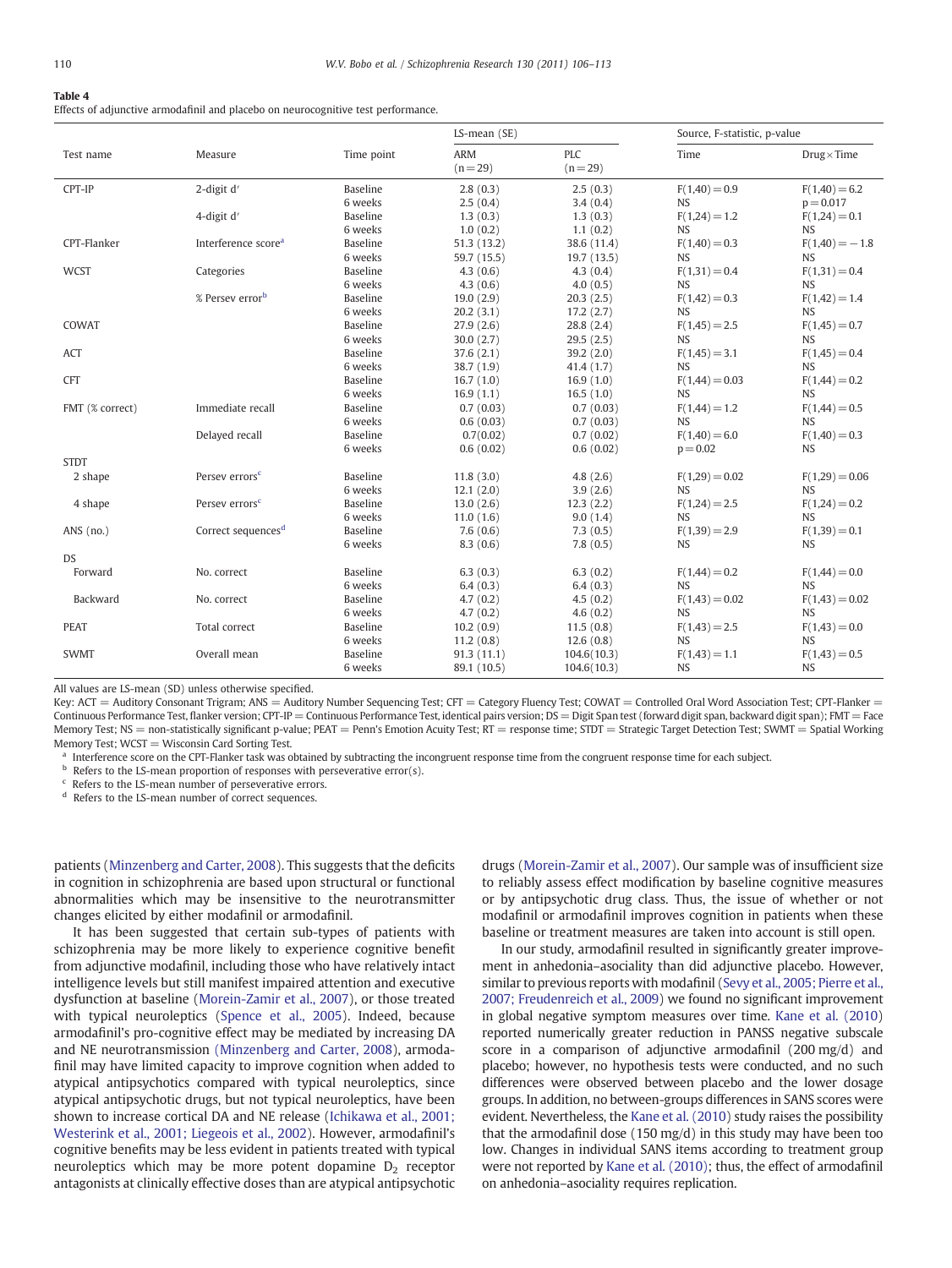<span id="page-5-0"></span>Table 5 Effects of adjunctive armodafinil and placebo on psychopathology measures.

|              |                    |                     | $LS$ -mean $(SE)$                         |                                     | Source, F-statistic,<br>p-value     |                                  |
|--------------|--------------------|---------------------|-------------------------------------------|-------------------------------------|-------------------------------------|----------------------------------|
| Test<br>name | Scale/<br>subscale | Time<br>point       | Armodafinil<br>$(n=29)$                   | Placebo<br>$(n=29)$                 | Time                                | $Drug \times Time$               |
| <b>PANSS</b> | Total              | Baseline            | 62.6(2.5)                                 | 60.8(3.2)                           | F(1, 44)<br>$= 21.4$                | F(1, 44)<br>$= 0.5$              |
|              | Positive           | 6 weeks<br>Baseline | 56.7 (3.1)<br>16.1(1.2)                   | 56.4 (2.9)<br>15.0(1.1)             | $p = 0.0001$<br>F(1, 44)<br>$=12.0$ | <b>NS</b><br>F(1, 44)<br>$= 0.4$ |
|              | Negative           |                     | 6 weeks 14.3 (1.1)<br>Baseline 14.2 (0.9) | 13.8(1.0)<br>15.4(0.8) F(1,44)      | $p = 0.001$<br>$= 2.4$              | <b>NS</b><br>F(1, 44)<br>$=1.3$  |
|              | Cognitive          | 6 weeks<br>Baseline | 14.1(1.0)<br>7.7(0.7)                     | 14.5(0.9)<br>8.4 (0.6)              | <b>NS</b><br>F(1,44)<br>$=12.9$     | NS.<br>F(1, 44)<br>$=1.8$        |
|              | General            | 6 weeks<br>Baseline | 7.1(0.6)<br>32.3(1.8)                     | 7.2(0.6)<br>30.4 $(1.7)$ F $(1,44)$ | $p = 0.0008$<br>$= 23.1$            | <b>NS</b><br>F(1, 44)<br>$=1.8$  |
| <b>SANS</b>  | Total              | 6 weeks<br>Baseline | 28.2(1.6)<br>6.6(0.8)                     | 6.2 $(0.7)$ F $(1,42)$              | 28.2 $(1.4)$ p = 0.0001<br>$= 0.1$  | <b>NS</b><br>F(1, 42)<br>$= 0.1$ |
| <b>CDS</b>   | Total              | 6 weeks<br>Baseline | 6.4(0.9)<br>4.2(1.0)                      | 6.2(0.8)<br>3.5(0.9)                | <b>NS</b><br>F(1,32)<br>$= 0.9$     | NS.<br>F(1, 32)<br>$= 0.07$      |
|              |                    | 6 weeks             | 3.4(1.0)                                  | 3.1(0.8)                            | <b>NS</b>                           | <b>NS</b>                        |

All values are LS-mean (SD), unless otherwise specified.

Key:  $CDS = Calgary Depression Scale; NS = non-statistically significant p-value; PANSS =$ Positive and Negative Syndrome Scale;  $SANS = Scale$  for the Assessment of Negative Symptoms.

Adjunctive armodafinil was generally well tolerated. One patient randomized to armodafinil experienced an exacerbation of auditory hallucinations that resolved within one week following drug discontinuation, without need for psychiatric hospitalization. It cannot be concluded that this was drug related, however. One other case of worsening psychosis occurred in a patient who received placebo. There have been sporadic reports of modafinil-associated exacerbation of psychotic symptoms in patients with schizophrenia [\(Narendran et al., 2002; Rosenthal and Bryant, 2004; Sevy et al., 2005;](#page-6-0) [Pierre et al., 2007](#page-6-0)). Reversible lingual dyskinesia observed in one armodafinil-treated patient in our study was similar to other cases of treatment-emergent oral or facial dyskinesias associated with

#### Table 6

Adverse effects<sup>a</sup> of adjunctive armodafinil or placebo.

| Adverse effect                           | Armodafinil<br>$(n=29)$ | Placebo<br>$(n=29)$ |
|------------------------------------------|-------------------------|---------------------|
| Reduced duration of sleep                | 4(13.8)                 | 7(24.1)             |
| Sense of tension/inner unrest            | 5(17.2)                 | 6(20.7)             |
| Extrapyramidal side-effects <sup>b</sup> | 3(10.3)                 | 7(24.1)             |
| Sexual dysfunction <sup>c</sup>          | 4(13.8)                 | 5(17.2)             |
| Depressed mood                           | 3(10.3)                 | 5(17.2)             |
| <b>Diaphoresis</b>                       | 3(10.3)                 | 3(10.3)             |
| Constipation                             | 3(10.3)                 | 2(6.9)              |
| Gastrointestinal upset                   | 2(6.9)                  | 3(10.3)             |
| Palpitations/tachycardia                 | 2(6.9)                  | 3(10.3)             |
| Orthostatic dizziness                    | 2(6.9)                  | 2(6.9)              |
| Fatigue                                  | 2(6.9)                  | 2(6.9)              |

All values are no. (%) unless otherwise indicated. There were no significant differences between groups for any adverse effects (Fisher's exact test).

<sup>a</sup> Adverse effects were assessed via the Udvalg for Kliniski Undersogesler (UKU) Side Effect Rating Scale and spontaneous subject report.

Extrapyramidal side effects included subject self-report and positive responses on the following UKU Side Effect Rating Scale items: dystonia, rigidity, hypokinesia, tremor, and akathisia.

Sexual dysfunction included subject self-report and positive responses on the following UKU Side Effect Rating Scale items: diminished sexual desire, erectile dysfunction, ejaculatory dysfunction, and orgastic dysfunction.

modafinil ([Luborzewski et al., 2006; Vytopil et al., 2007; Maser](#page-6-0) [et al., 2010\)](#page-6-0). To our knowledge, this adverse effect has not been observed in large-scale studies of modafinil or armodafinil.

Interpretation of our findings should proceed with limitations in mind. Given the relatively small sample size in our study, we cannot exclude the possibility of type II error for attention/vigilance and other cognitive measures. The small sample size also limited our ability to conduct rigorous subgroup analyses to test hypotheses related to clinically important potential effect modifiers (discussed above) and clinical subgroups, including those with greater impairment of executive functioning, which could be due to greater deficits in prefrontal cortical dopaminergic activity [\(Floresco and Magyar,](#page-6-0) [2006; Morein-Zamir et al., 2007\)](#page-6-0). Thus, larger studies with adequate power will be needed to identify patient sub-types that may particularly benefit from adjunctive armodafinil.

We also cannot rule out that a higher dose of armodafinil might have produced more positive findings. Our resources permitted the testing of only a single armodafinil dose. A 150 mg dose was considered to provide the best choice to achieve a therapeutic benefit with minimal adverse effects. This decision was based on cognitive improvement with—and good tolerability of—adjunctive modafinil at a dose of 200 mg daily in antipsychotic-treated patients with schizophrenia ([Rosenthal and Bryant, 2004; Turner et al., 2004a](#page-6-0)) and the tendency for armodafinil to have greater plasma drug concentrations ([Darwish et al., 2009\)](#page-6-0) and longer elimination halflife [\(Wong et al., 1999a; Wong et al., 1999b](#page-7-0)) than modafinil at a given dose.

The utility of traditional cognition assessment methods to evaluate possible adjunctive treatments in patients with schizophrenia has been questioned ([Barch et al., 2008](#page-6-0)). The recently-launched Cognitive Neuroscience Treatment Research to Improve Cognition in Schizophrenia (CNTRICS) initiative has been proposed as an alternative or supplement [\(Carter et al., 2008](#page-6-0)). These methods were not available to us so we chose to utilize classical neuropsychological measures, which are still the standard methodology in most studies of this type. Finally, given the common use of adjunctive psychotropic medications for treating schizophrenia in community settings ([Citrome et al., 2000;](#page-6-0) [Tapp et al., 2003; Ganguly et al., 2004](#page-6-0)), our results may not be broadly applicable to all antipsychotic-treated patients with schizophrenia. Exclusion of individuals treated with antipsychotic combinations and extensive cotherapy with other agents was necessary, however, in order to limit potential confounding introduced by these other drugs.

In conclusion, there were no significant differences in neurocognitive measures between patients treated with adjunctive armodafinil and placebo in this 6-week study. A number of factors, including small sample size, may have limited our ability to detect a treatment effect. Armodafinil was associated with significant improvement in SANS ratings for anhedonia–asociality, but no other measure of negative symptoms.

#### Role of funding source

Funding for this study was provided by a NARSAD Young Investigator grant (William V. Bobo) and an investigator-initiated research grant from Cephalon, Inc. (Herbert Y. Meltzer). Neither funding source had any further role in study design; in the collection, analysis or interpretation of data; in writing the report; or in the decision to submit the paper for publication.

#### Contributors

Authors William V. Bobo, MD, MPH and Herbert Y. Meltzer, MD designed the study and wrote the protocol. Authors William V. Bobo, MD, MPH and Neil D. Woodward, PhD managed the literature searches and analyses. Author Karuna Jayathilake undertook the statistical analysis. Authors William V. Bobo, MD, MPH and Herbert Y. Meltzer, MD collaborated on writing all drafts of the manuscript. All authors contributed to and have approved the final manuscript.

#### Conflict of interest

William V. Bobo has been a grantee of Cephalon, Inc. and, in the past, has been a lecturer for Janssen and Pfizer. Herbert Y. Meltzer is, or has been, a consultant or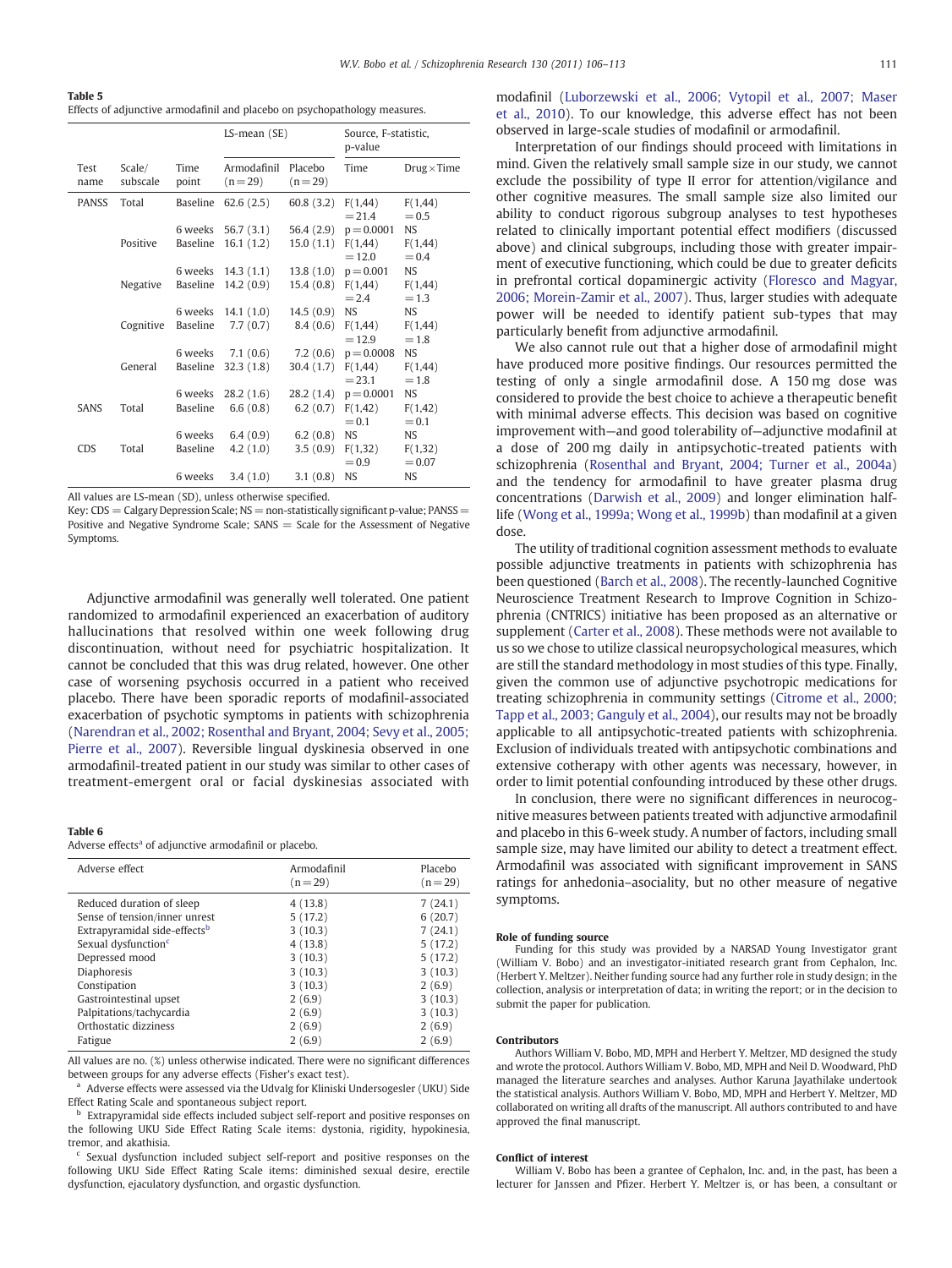<span id="page-6-0"></span>grantee to Abbott Laboratories, ACADIA, Astra Zeneca, Bristol Myers Squibb, Cephalon, Eli Lilly, Glaxo Smith Kline, Litmus Molecular Design, Memory, Novartis, Organon, and Pfizer; and has been a lecturer for Janssen and Pfizer. All other authors declare that they have no conflicts of interest.

#### Acknowledgments

We thank Ms. Kara Watts for her services as chief study coordinator, Dr. William Massey for valuable comments on an earlier version of the manuscript, and Ms. Sarah Burnett, whose efforts as research nurse were invaluable for completion of this study. Finally, we are most grateful to the patients who participated in our study.

#### References

- Addington, D., Addington, J., Maticka-Tyndale, E., 1993. Assessing depression in schizophrenia: the Calgary Depression Scale. Br. J. Psychiatry (Suppl. 39–44).
- Andreasen, N.C., 1989. The Scale for the Assessment of Negative Symptoms (SANS): conceptual and theoretical foundations. Br. J. Psychiatry (Suppl. 49–58).
- Barch, D.M., Carter, C.S., CNTRICS Executive Committee, 2008. Measurement issues in the use of Cognitive Neuroscience Tasks in Drug Development for Impaired Cognition in Schizophrenia: a report of the second consensus building conference of the CNTRICS initiative. Schizophr. Bull. 34, 613–618.
- Barnes, T.R., 1989. A rating scale for drug-induced akathisia. Br. J. Psychiatry 154, 672–676.
- Bowie, C.R., Harvey, P.D., 2005. Cognition in schizophrenia: impairments, determinants, and functional importance. Psychiatr. Clin. North Am. 28 (613–33), 626.
- Calabrese, J.R., Ketter, T.A., Youakim, J.M., Tiller, J.M., Yang, R., Frye, M.A., 2010. Adjunctive armodafinil for major depressive episodes associated with bipolar I disorder: a randomized, multicenter, double-blind, placebo-controlled, proof-ofconcept study. J. Clin. Psychiatry 71, 1363–1370.
- Carter, C.S., Barch, D.M., Buchanan, R.W., Bullmore, E., Krystal, J.H., Cohen, J., Geyer, M., Green, M., Neuchterlein, K.H., Robbins, T., Silverstein, S., Smith, E.E., Strauss, M., Wykes, T., Heinssen, R., 2008. Identifying cognitive mechanisms targeted for treatment development in schizophrenia: an overview of the first meeting of the Cognitive Neuroscience Treatment Research to Improve Cognition in Schizophrenia initiative. Biol. Psychiatry 64, 4–10.
- Citrome, L., Levine, J., Allingham, B., 2000. Changes in use of valproate and other mood stabilizers for patients with schizophrenia from 1994 to 1998. Psychiatr. Serv. 51, 634–638.
- Clinical Global Impressions, 1976. ECDEU Assessment Manual for Psychopharmacology, Revised (DHEW Publ No ADM 76-338). National Institute of Mental Health, Rockville, MD, pp. 218–222. Ref Type: Generic.
- Darwish, M., Kirby, M., Hellriegel, E.T., Robertson Jr., P., 2009. Armodafinil and modafinil have substantially different pharmacokinetic profiles despite having the same terminal half-lives: analysis of data from three randomized, single-dose, pharmacokinetic studies. Clin. Drug Investig. 29, 613–623.
- DeBattista, C., Lembke, A., Solvason, H.B., Ghebremichael, R., Poirier, J., 2004. A prospective trial of modafinil as an adjunctive treatment of major depression. J. Clin. Psychopharmacol. 24, 87–90.
- Dinges, D.F., Arora, S., Darwish, M., Niebler, G.E., 2006. Pharmacodynamic effects on alertness of single doses of armodafinil in healthy subjects during a nocturnal period of acute sleep loss. Curr. Med. Res. Opin. 22, 159–167.
- Floresco, S.B., Magyar, O., 2006. Mesocortical dopamine modulation of executive functions: beyond working memory. Psychopharmacology (Berl) 188, 567–585.
- Freudenreich, O., Henderson, D.C., Macklin, E.A., Evins, A.E., Fan, X., Cather, C., Walsh, J.P., Goff, D.C., 2009. Modafinil for clozapine-treated schizophrenia patients: a double-blind, placebo-controlled pilot trial. J. Clin. Psychiatry 70, 1674–1680.
- Frye, M.A., Grunze, H., Suppes, T., McElroy, S.L., Keck Jr., P.E., Walden, J., Leverich, G.S., Altshuler, L.L., Nakelsky, S., Hwang, S., Mintz, J., Post, R.M., 2007. A placebocontrolled evaluation of adjunctive modafinil in the treatment of bipolar depression. Am. J. Psychiatry 164, 1242–1249.
- Ganguly, R., Kotzan, J.A., Miller, S., Kennedy, K., Martin, B.C., 2004. Prevalence, trends, and factors associated with antipsychotic polypharmacy among Medicaid-eligible schizophrenia patients, 1998–2000. J. Clin. Psychiatry 65, 1377–1388.
- Harsh, J.R., Hayduk, R., Rosenberg, R., Wesnes, K.A., Walsh, J.K., Arora, S., Niebler, G.E., Roth, T., 2006. The efficacy and safety of armodafinil as treatment for adults with excessive sleepiness associated with narcolepsy. Curr. Med. Res. Opin. 22, 761–774.
- Hart, C.L., Haney, M., Vosburg, S.K., Comer, S.D., Gunderson, E., Foltin, R.W., 2006. Modafinil attenuates disruptions in cognitive performance during simulated nightshift work. Neuropsychopharmacology 31, 1526–1536.
- Harvey, P.D., Keefe, R.S., 2001. Studies of cognitive change in patients with schizophrenia following novel antipsychotic treatment. Am. J. Psychiatry 158, 176–184.
- Hirshkowitz, M., Black, J.E., Wesnes, K., Niebler, G., Arora, S., Roth, T., 2007. Adjunct armodafinil improves wakefulness and memory in obstructive sleep apnea/ hypopnea syndrome. Respir. Med. 101, 616–627.
- Hunter, M.D., Ganesan, V., Wilkinson, I.D., Spence, S.A., 2006. Impact of modafinil on prefrontal executive function in schizophrenia. Am. J. Psychiatry 163, 2184–2186.
- Ichikawa, J., Ishii, H., Bonaccorso, S., Fowler, W.L., O'Laughlin, I.A., Meltzer, H.Y., 2001. 5- HT(2A) and D(2) receptor blockade increases cortical DA release via 5-HT(1A) receptor activation: a possible mechanism of atypical antipsychotic-induced cortical dopamine release. J. Neurochem. 76, 1521–1531.
- Johns, M.W., 1991. A new method for measuring daytime sleepiness: the Epworth sleepiness scale. Sleep 14, 540–545.
- Kane, J.M., D'Souza, D.C., Patkar, A.A., Youakim, J.M., Tiller, J.M., Yang, R., Keefe, R.S., 2010. Armodafinil as adjunctive therapy in adults with cognitive deficits associated with schizophrenia: a 4-week, double-blind, placebo-controlled study. J. Clin. Psychiatry 71, 1475–1481.
- Kay, S.R., Fiszbein, A., Opler, L.A., 1987. The positive and negative syndrome scale (PANSS) for schizophrenia. Schizophr. Bull. 13, 261–276.
- Keefe, R.S., Bilder, R.M., Davis, S.M., Harvey, P.D., Palmer, B.W., Gold, J.M., Meltzer, H.Y., Green, M.F., Capuano, G., Stroup, T.S., McEvoy, J.P., Swartz, M.S., Rosenheck, R.A., Perkins, D.O., Davis, C.E., Hsiao, J.K., Lieberman, J.A., 2007a. Neurocognitive effects of antipsychotic medications in patients with chronic schizophrenia in the CATIE Trial. Arch. Gen. Psychiatry 64, 633–647.
- Keefe, R.S., Sweeney, J.A., Gu, H., Hamer, R.M., Perkins, D.O., McEvoy, J.P., Lieberman, J.A., 2007b. Effects of olanzapine, quetiapine, and risperidone on neurocognitive function in early psychosis: a randomized, double-blind 52-week comparison. Am. J. Psychiatry 164, 1061–1071.
- Krupp, L.B., LaRocca, N.G., Muir-Nash, J., Steinberg, A.D., 1989. The fatigue severity scale. Application to patients with multiple sclerosis and systemic lupus erythematosus. Arch. Neurol. 46, 1121–1123.
- Lane, R.D., Glazer, W.M., Hansen, T.E., Berman, W.H., Kramer, S.I., 1985. Assessment of tardive dyskinesia using the Abnormal Involuntary Movement Scale. J. Nerv. Ment. Dis. 173, 353–357.
- Liegeois, J.F., Ichikawa, J., Meltzer, H.Y., 2002. 5-HT(2A) receptor antagonism potentiates haloperidol-induced dopamine release in rat medial prefrontal cortex and inhibits that in the nucleus accumbens in a dose-dependent manner. Brain Res. 947, 157–165.
- Lingjaerde, O., Ahlfors, U.G., Bech, P., Dencker, S.J., Elgen, K., 1987. The UKU side effect rating scale. A new comprehensive rating scale for psychotropic drugs and a crosssectional study of side effects in neuroleptic-treated patients. Acta Psychiatr. Scand. (Suppl. 334), 1–100.
- Luborzewski, A., Regen, F., Schindler, F., Anghelescu, I., 2006. Modafinil-induced reversible hyperkinetic nondystonic movement disorder in a patient with major depressive disorder. J. Neuropsychiatry Clin. Neurosci. 18, 248–249.
- Maser, R.V., Liao, B., Pandya, R., 2010. Modafinil-induced orofacial dyskinesia in an elderly patient with refractory bipolar depression. J. Neuropsychiatry Clin. Neurosci. 22, E26.
- Minzenberg, M.J., Carter, C.S., 2008. Modafinil: a review of neurochemical actions and effects on cognition. Neuropsychopharmacology 33, 1477–1502.
- Morein-Zamir, S., Turner, D.C., Sahakian, B.J., 2007. A review of the effects of modafinil on cognition in schizophrenia. Schizophr. Bull. 33, 1298–1306.
- Narendran, R., Young, C.M., Valenti, A.M., Nickolova, M.K., Pristach, C.A., 2002. Is psychosis exacerbated by modafinil? Arch. Gen. Psychiatry 59, 292–293.
- Pedersen, C.S., Goetghebeur, P., Dias, R., 2009. Chronic infusion of PCP via osmotic minipumps: a new rodent model of cognitive deficit in schizophrenia characterized by impaired attentional set-shifting (ID/ED) performance. J. Neurosci. Methods 185, 66–69.
- Pierre, J.M., Peloian, J.H., Wirshing, D.A., Wirshing, W.C., Marder, S.R., 2007. A randomized, double-blind, placebo-controlled trial of modafinil for negative symptoms in schizophrenia. J. Clin. Psychiatry 68, 705–710.
- Robertson Jr., P., Hellriegel, E.T., 2003. Clinical pharmacokinetic profile of modafinil. Clin. Pharmacokinet. 42, 123–137.
- Rosenthal, M.H., Bryant, S.L., 2004. Benefits of adjunct modafinil in an open-label, pilot study in patients with schizophrenia. Clin. Neuropharmacol. 27, 38–43.
- Roth, T., Rippon, G.A., Arora, S., 2008. Armodafinil improves wakefulness and long-term episodic memory in nCPAP-adherent patients with excessive sleepiness associated with obstructive sleep apnea. Sleep Breath. 12, 53–62.
- Schwartz, J.R., Nelson, M.T., Schwartz, E.R., Hughes, R.J., 2004. Effects of modafinil on wakefulness and executive function in patients with narcolepsy experiencing lateday sleepiness. Clin. Neuropharmacol. 27, 74-79.
- Sevy, S., Rosenthal, M.H., Alvir, J., Meyer, S., Visweswaraiah, H., Gunduz-Bruce, H., Schooler, N.R., 2005. Double-blind, placebo-controlled study of modafinil for fatigue and cognition in schizophrenia patients treated with psychotropic medications. J. Clin. Psychiatry 66, 839–843.
- Shuman, T., Wood, S.C., Anagnostaras, S.G., 2009. Modafinil and memory: effects of modafinil on Morris water maze learning and Pavlovian fear conditioning. Behav. Neurosci. 123, 257–266.
- Simpson, G.M., Angus, J.W., 1970. A rating scale for extrapyramidal side effects. Acta Psychiatr. Scand. (Suppl. 212), 11–19.
- Spence, S.A., Green, R.D., Wilkinson, I.D., Hunter, M.D., 2005. Modafinil modulates anterior cingulate function in chronic schizophrenia. Br. J. Psychiatry 187, 55–61.
- Tapp, A., Wood, A.E., Secrest, L., 2003. Combination antipsychotic therapy in clinical practice. Psychiatr. Serv. 54, 55–59.
- Turner, D.C., Clark, L., Dowson, J., Robbins, T.W., Sahakian, B.J., 2004a. Modafinil improves cognition and response inhibition in adult attention-deficit/hyperactivity disorder. Biol. Psychiatry 55, 1031–1040.
- Turner, D.C., Clark, L., Pomarol-Clotet, E., McKenna, P., Robbins, T.W., Sahakian, B.J., 2004b. Modafinil improves cognition and attentional set shifting in patients with chronic schizophrenia. Neuropsychopharmacology 29, 1363–1373.
- Vytopil, M., Mani, R., Adlakha, A., Zhu, J.J., 2007. Acute chorea and hyperthermia after concurrent use of modafinil and tranylcypromine. Am. J. Psychiatry 164, 684.
- Walsh, J.K., Randazzo, A.C., Stone, K.L., Schweitzer, P.K., 2004. Modafinil improves alertness, vigilance, and executive function during simulated night shifts. Sleep 27, 434–439.
- Waters, K.A., Burnham, K.E., O'connor, D., Dawson, G.R., Dias, R., 2005. Assessment of modafinil on attentional processes in a five-choice serial reaction time test in the rat. J. Psychopharmacol. 19, 149–158.